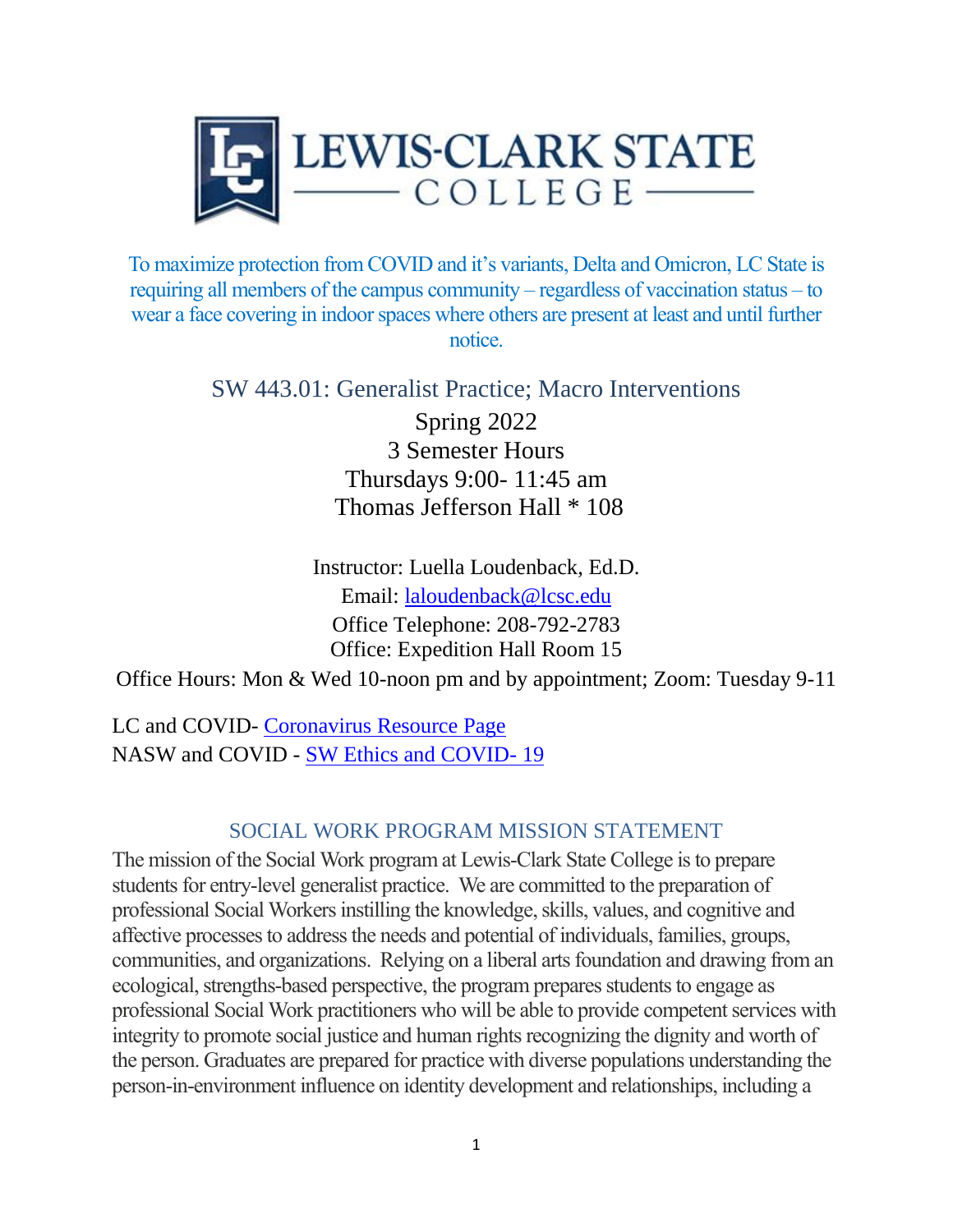curriculum that highlights a global perspective. Through courses, internships, and student activities, the program aims to foster in its students a celebration of differences among people and a belief that respecting these differences enriches the quality of life for all. Graduates will practice from a set of ethical principles inherent in the Social Work profession, including the recognition that professional development is a life-long learning process. Our program is dedicated to the support of non-traditional age, rural, and lower income students. The program is also devoted to providing students the opportunity to engage in meaningful social science research projects (often program evaluation or needs assessments) through our research sequence, which culminates in a public symposium. [se[e LCSC Social Work Program](file:///C:/Users/laloudenback/Desktop/LCSC%20Social%20Work%20Program) ] (Full URL https://www.lcsc.edu/social-sciences/socialwork/lewiston-program).

# Social Work Program Expectations

The faculty members of the Social Work Program believe that we all share a responsibility for championing social and economic justice for all members of society. Guided by the **NASW CODE OF ETHICS**, [NASW Code of Ethics PDF](https://naswor.socialworkers.org/Portals/31/Docs/Code_of_Ethics%20(1).pdf?ver=2019-02-14-113753-927) Full URL:

(https://naswor.socialworkers.org/Portals/31/Docs/Code\_of\_Ethics%20(1).pdf?ver  $=2019-02-14-113753-927$  social workers should strive to:

- Eliminate personal and institutional discrimination,
- Ensure access to needed resources and opportunities for all persons,
- Expand options and opportunities for everyone, but especially for persons who are disadvantaged or disenfranchised,
- Respect cultural diversity in society,
- Advocate changes that improve social conditions and promote social justice,
- Encourage participation in the democratic process, and
- Encourage people to develop their own voice.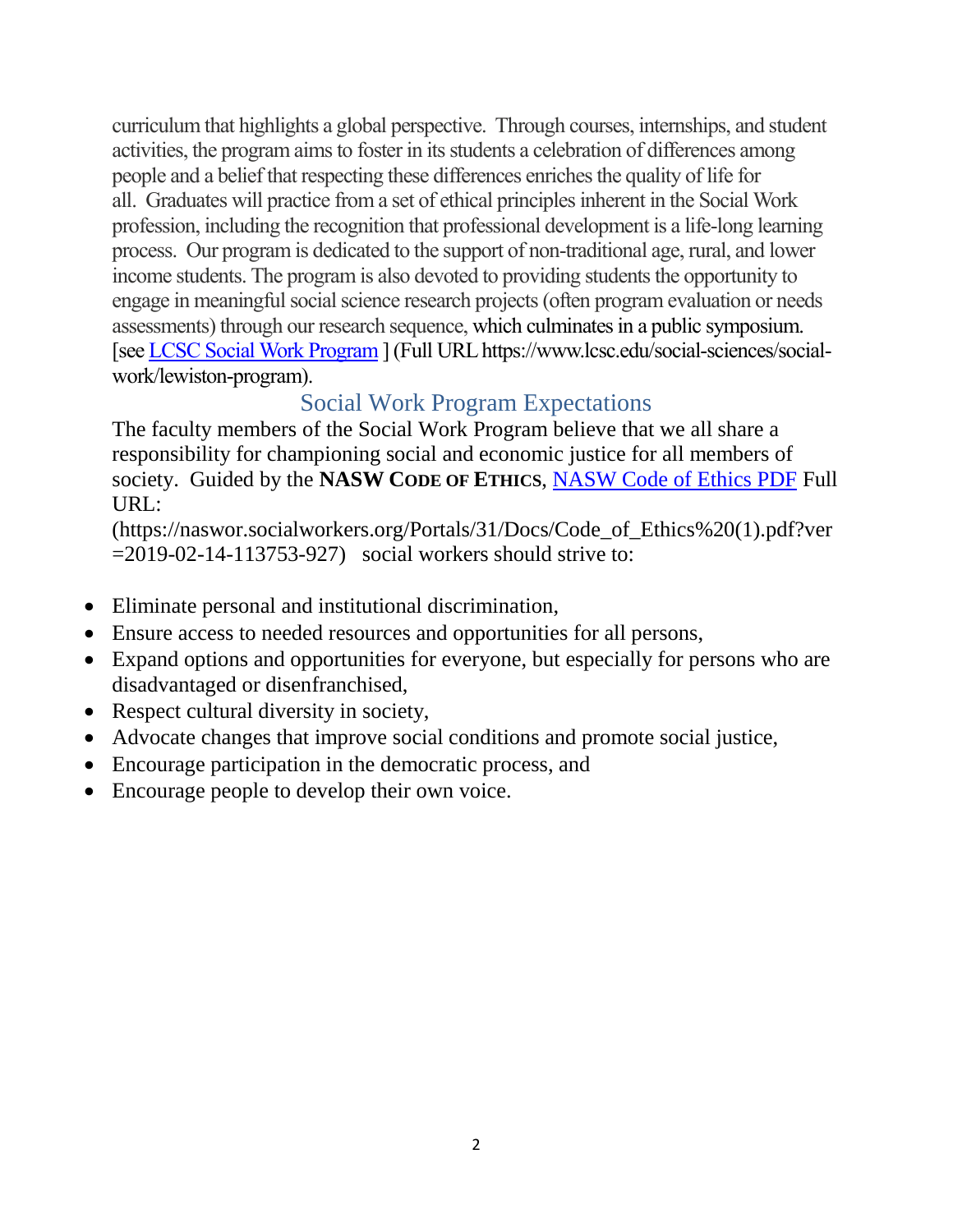# Accessibility Services

Students with a documented disability may be eligible for reasonable accommodations. Please contact me in the first week of class in order to plan for the semester. In compliance with the Americans with Disabilities Act of 1990 and Section 504/508 of the Rehabilitation Act of 1973, Lewis-Clark State College provides accommodations to eligible students who experience barriers in the educational setting due to learning, emotional / mental, physical, visual, or hearing disabilities. Students with a disabling condition seeking an academic accommodation must contact the LCSC Accessibility Services located in the LCSC Library, Room 161. Call (208) 792-2677 for more information about the process for accommodation. The Accessibility Services Coordinator will inform faculty of specific classroom and course accommodations consistent with ADA guidelines. Please inform the instructor during the first week of class regarding any reasonable accommodations you require to successfully complete this course. Students requesting accommodations must contact the Center for Educational Access at the beginning of each semester. For more information here is the link to AS homepage: [LCSC Accessibility Services](http://www.lcsc.edu/accessibility-services/) Full URL: (https://www.lcsc.edu/accessibility-services.

# Course Introduction and Overview

The profession of social work is situated in the context of social welfare and social welfare policy. Social policy, includes agency regulations, practices and guidelines, the decisions of boards, licensing regulations, governmental regulations and laws or court rulings. Students should have a grasp of how to analyze and evaluate the policies that will affect their work, the lives of their clients and the larger community. This course will focus on understanding of how policies have developed, whom they affect and how they affect those people, especially the disenfranchised, out-groups and those people needing empowerment.

## Course Description

This advanced level course for generalist practice at the macro level intervention builds on foundational knowledge of social work introduction, generalist practice individual and group interventions. Student learning is an ongoing process that will continue in this course with emphasis on social work practice with and within organizations and communities in the context of advocacy. Emphasis is placed on learning to understand the relationships, complexity and intersection of multiple organizations and systems affecting large numbers of individuals. Organizational and community structures will be examined to enhance your knowledge and increase your understanding such that as a beginning practitioner you will begin to develop critical thinking and practical interventions skills in the context of the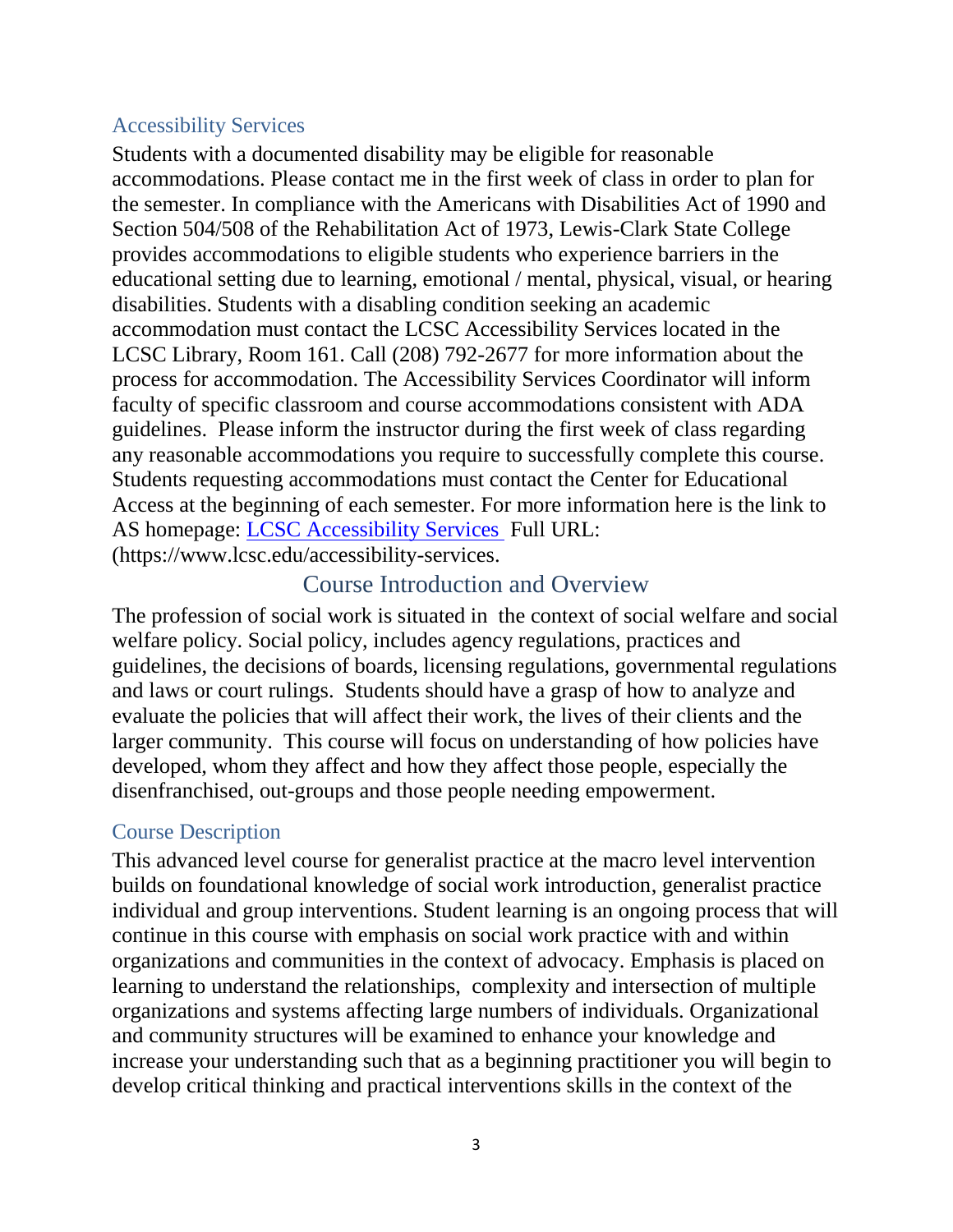agencies and community within which social services are delivered. **Course enrollment is limited to Social Work majors. Pre-requisite: SW 341 and admission to the Social Work program.**

# Purpose of the Course in the Curriculum

This course builds on student learning in introductory social work courses. It is situated in the course work to align with your practicum. The course is designed to enhance your understanding of course readings and contemporary research with your practice experience in your placement setting.

# Core Competencies and Practice Behaviors (Expected Learning Outcomes) to be met through course

Because of the focus on competency-based education, the LCSC faculty has identified within curriculum where the Core Competencies and Practice Behaviors are addressed and measured. Below are the Core Competencies and Practice Behaviors that are addressed in this course. Please note that the Practice Behaviors are linked to the Course Objectives and Assignments.

The Council on Social Work Educations sets educational standards for all accredited social work programs. The **2015 EDUCATIONAL AND POLICY ACCREDITATION STANDARD (EPAS)** establishes 9 Core Competencies and 31 Practice Behaviors that social work students are expected to meet upon graduation from an accredited BSW Program. Professional Social Work Education is competency-based education.

# Educational Policy 2.1: Core Competencies Definition

Competency-based education is an outcome performance approach to curriculum design. Competencies are measurable practice behaviors that are comprised of knowledge, values, and skills. The goal of the outcome approach is to demonstrate the integration and application of the competencies in practice with individuals, families, groups, organizations and communities.

# 2015 EPAS COMPETENCIES AND PRACTICE BEHAVIORS

As a result of the focus on competency based education, the LCSC faculty has identified within the curriculum where Core Competencies and Practice Behaviors are addressed. The following are the nine competencies that are identified by the CSWE and examples of practice behaviors that correspond with each. While not all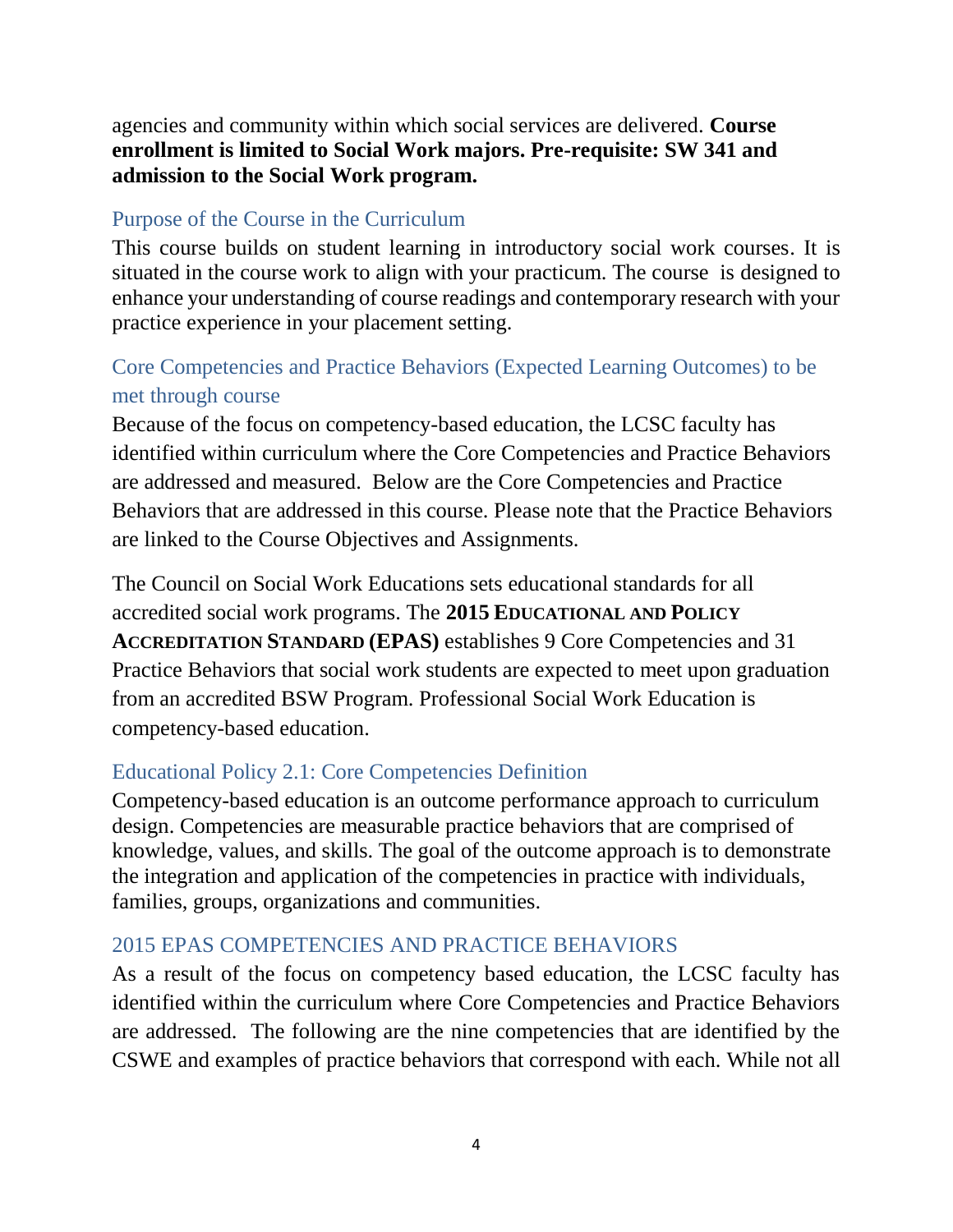of these practice behaviors are measured in this course, the knowledge, skills, and values required to perform them are introduced and/or reinforced.

| <b>COMPETENCY</b>       | <b>DESCRIPTION</b>                                                                                                                                                                                                                                |  |  |
|-------------------------|---------------------------------------------------------------------------------------------------------------------------------------------------------------------------------------------------------------------------------------------------|--|--|
| <b>COMPETENCY</b>       | <b>Demonstrate Ethical &amp; Professional Behavior</b>                                                                                                                                                                                            |  |  |
| 1:                      |                                                                                                                                                                                                                                                   |  |  |
| 1.1                     | make ethical decisions by applying the standards of the<br>NASW Code of Ethics, relevant laws and regulations,<br>models for ethical decision-making, ethical conduct of<br>research, and additional codes of ethics as appropriate to<br>context |  |  |
| 1.2                     | use reflections and self-regulation to manage personal<br>values and maintain professionalism in practice situations                                                                                                                              |  |  |
| 1.3                     | demonstrate professional demeanor in behavior;<br>appearance; and oral, written, and electronic<br>communication                                                                                                                                  |  |  |
| 1.4                     | use technology ethically and appropriately to facilitate<br>practice outcomes                                                                                                                                                                     |  |  |
| <b>COMPETENCY</b><br>2: | <b>Engage Diversity and Difference in Practice</b>                                                                                                                                                                                                |  |  |
| $2.2\phantom{0}$        | present themselves as learners and engage clients and<br>constituencies as expert of their own experiences                                                                                                                                        |  |  |
| 2.3                     | apply self-awareness and self-regulation to manage the<br>influence of personal biases and values in working with<br>diverse clients and constituencies                                                                                           |  |  |
| <b>COMPETENCY</b>       | <b>Advance Human Rights and Social, Economic and</b>                                                                                                                                                                                              |  |  |
| 3:                      | <b>Environmental Justice</b>                                                                                                                                                                                                                      |  |  |
| 3.1                     | apply their understanding of social, economic, and<br>environmental justice to advocate for human rights at the<br>individual and system levels                                                                                                   |  |  |
| 3.2                     | engage in practices that advance social, economic, and<br>environmental justice                                                                                                                                                                   |  |  |
| <b>COMPETENCY</b><br>5: | <b>Engage in Policy Practice</b>                                                                                                                                                                                                                  |  |  |

2015 Social Work Competencies Applied to this Course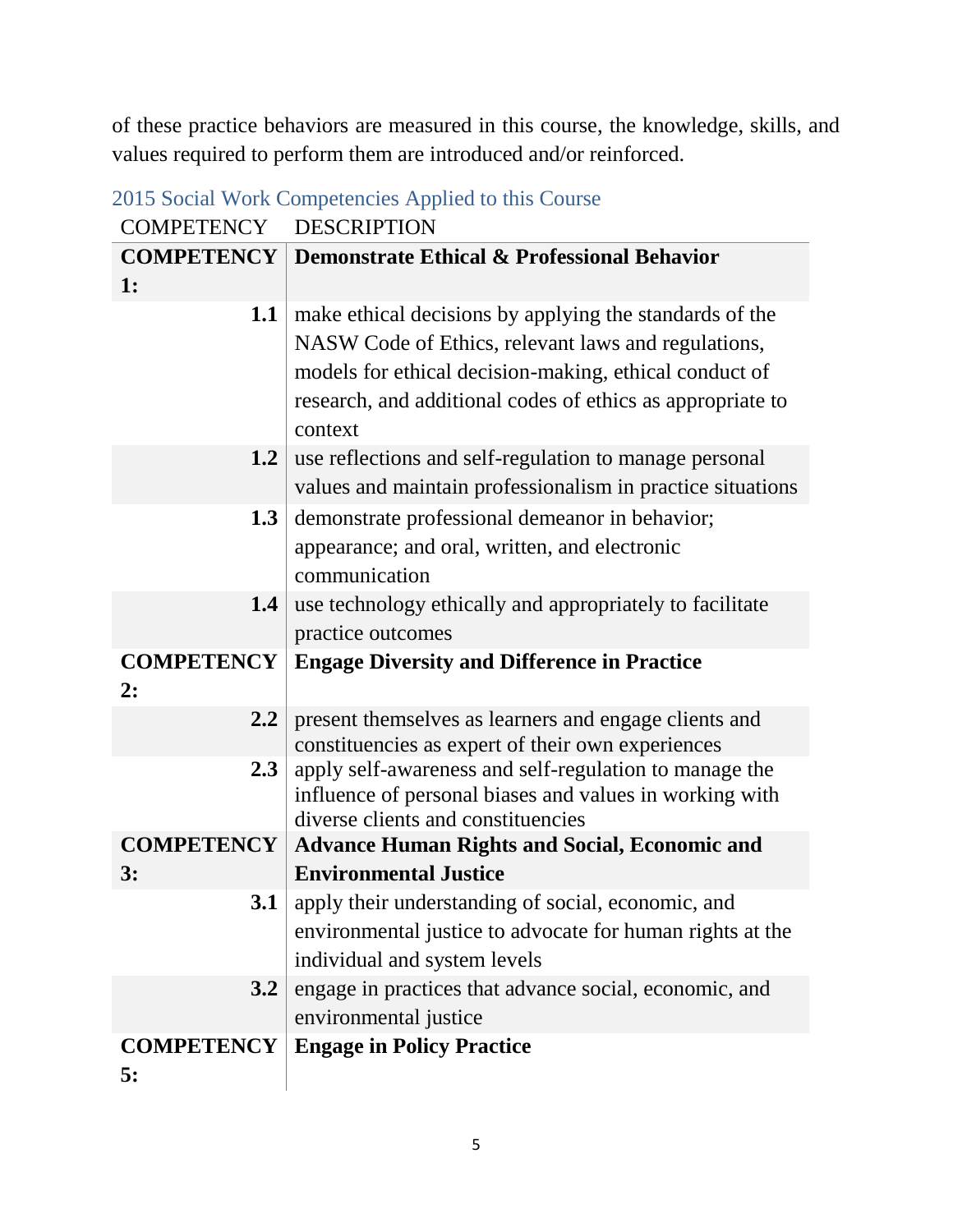| COMPETENCY DESCRIPTION |                                                                                                                                                                                                                     |  |  |
|------------------------|---------------------------------------------------------------------------------------------------------------------------------------------------------------------------------------------------------------------|--|--|
|                        | <b>5.1</b> identify social policy at the local, state, and federal level<br>that impacts well-being, service delivery, and access to<br>social services                                                             |  |  |
| 5.2                    | assess how social welfare and economic policies impact<br>the delivery of and access to social services                                                                                                             |  |  |
| 5.3                    | apply critical thinking to analyze, formulate, and<br>advocate for policies that advance human rights and<br>social, economic, and environmental justice                                                            |  |  |
| 7                      | <b>COMPETENCY</b>   Assess Individuals, Families, Groups, Organizations,<br>and Communities                                                                                                                         |  |  |
| 7.2 <sub>1</sub>       | apply knowledge of human behavior and the social<br>environment, person-in-environment, and other<br>multidisciplinary theoretical frameworks in the analysis<br>of assessment data from clients and constituencies |  |  |
| 9                      | <b>COMPENECY</b>   Evaluate Practice with Individuals, Families, Groups,<br><b>Organizations, and Communities</b>                                                                                                   |  |  |
| 9.2                    | apply knowledge of human behavior and the social<br>environment, person-in-environment, and other<br>multidisciplinary theoretical frameworks in the<br>evaluation of outcomes                                      |  |  |

# Course Learning Objectives

While there are different learning objectives each week, in general, students who actively engage in their learning in this course include but should not be limited to:

- Begin to understand the environmental context of human services agencies and the roles of the social worker.
- Articulate your knowledge of the NASW Code of Ethics within organizational and leadership contexts.
- Learn to think critically about macro practice the relationship between policy and social injustice.
- Apply your understanding of oppression as related to various vulnerable populations in American society in the context of systemic racism.
- Review and analyze organizational policy in the context of the intersection of community and client needs, funding and service provision.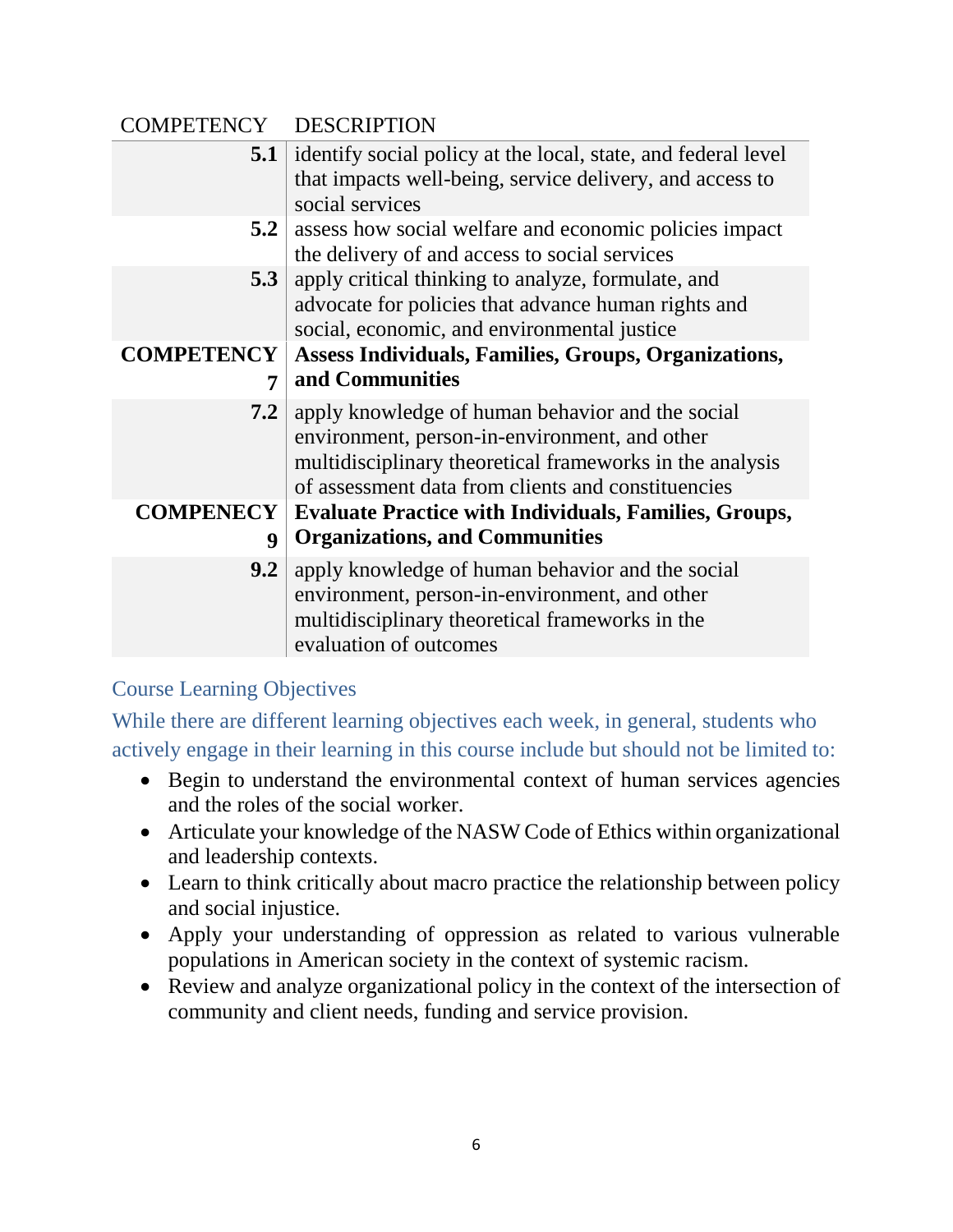#### TEXTS AND REQUIRED READING

#### Required text:

Tice, C.J. Long, D. D. & Cox, L.E. (2020). *Macro social work practice: Advocacy in action.* Sage .

#### Recommended resources

American Psychological Association. (2019). *Publication manual of the*  American Psychological Association (7<sup>th</sup> ed.). Washington, DC: APA.

\*Other readings as assigned

#### Course Policies and Classroom Expectations

#### Technology Requirements

This is a seated course. You are expected to have access to: a computer, Microsoft office, web camera, internet. You should have minimum technical skill such as word processing software, save as, Word files, PDF, scanning a document, etc.). Canvas works best with Chrome as a search engine. There may be things that your instructor can help you with but if you need help beyond instructor abilities you will be referred to The [Canvas Support](Canvas%20Support%20Hotline) Hotline: 866-691-2781. Canvas Support [Hotline](Canvas%20Support%20Hotline) Full URL: (https://lcsc.instructure.com/ 866-691-2781.

#### Attendance

Students in a professional program should conduct themselves as professionals in relation to the class environment and assignments. It is not acceptable to be late for classes except in unusual circumstances. Frequent lateness or other unprofessional class conduct is likely to result in a lowered grade. Students are also evaluated on their personal and professional behavior or conduct in class as described in the Social Work Handbook ( p. 17). Students are expected to attend all scheduled classes. Those students unable to attend a class are responsible for communicating their absence to their instructor as well as completing and accessing all work and class material. Missing more than 4 (15%) of the scheduled class sessions will be considered excessive absences and will result in the reduction of your final grade by 1 (one) letter grade. Exceptions to this policy will be rare, so please use your absences wisely (or better yet, don't miss class).

**Please also note that a portion of your total class points will be based on inclass points that will be earned throughout the semester.** We may also have specific workshops or activities that occur in class. You must be in class to earn these points.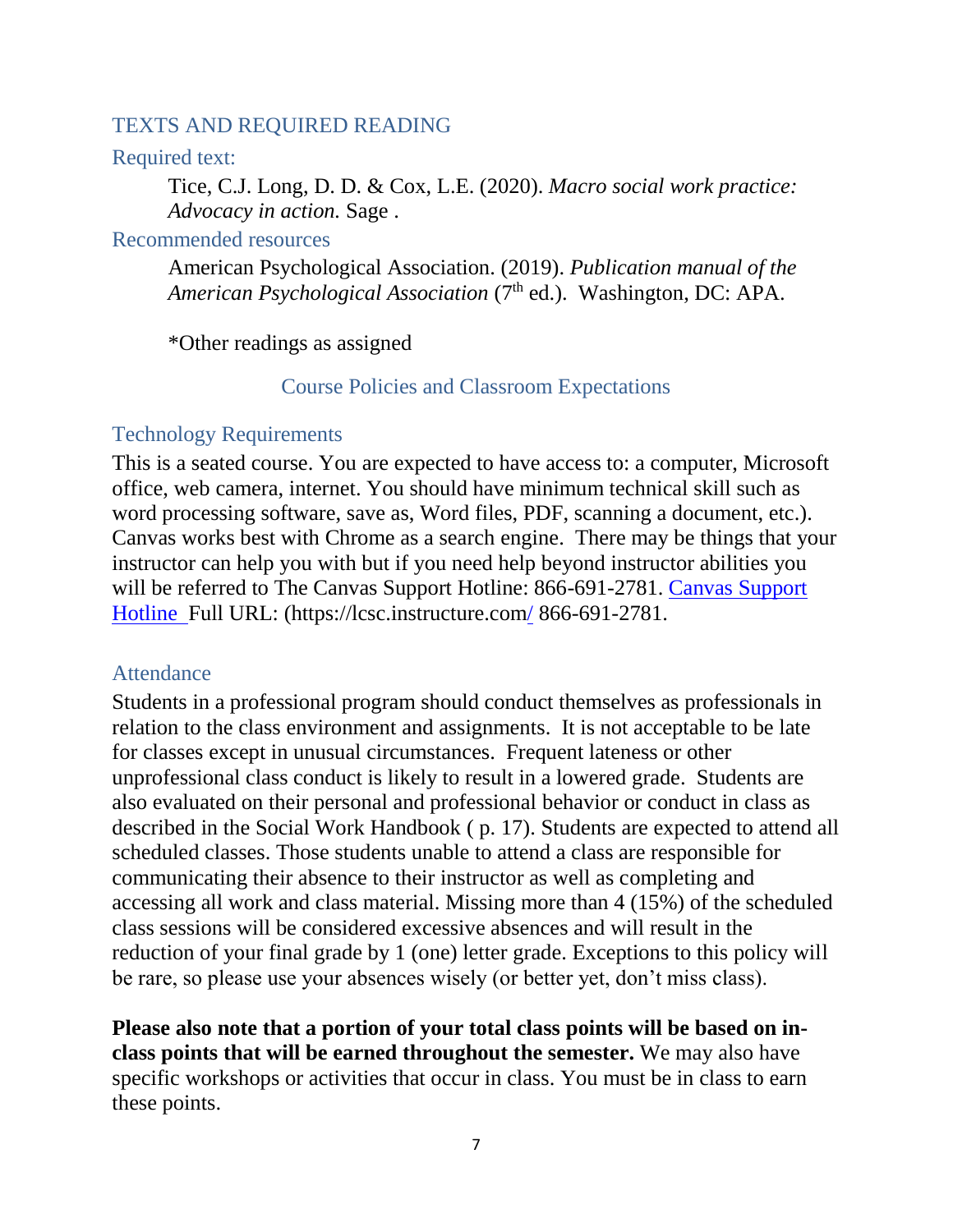# Late Arrival/Early Departure

Attending classes includes being on time and staying through the entire period. Points may be deducted from your participation portion of the grade if you arrive late or leave early. If you miss more than 20 minutes of the class, you will be considered absent for the day unless arrangements have been made in advance with the instructor. If you expect to have difficulty with this due to conflicting classes or other issues, please discuss it with me by week 2 of class.

## Classroom Format

This semester in view of the tenable nature of instruction with the pandemic, this class will be delivered in an environment that includes in class and/or on Canvas, the learning environment for LCSC. Students will be responsible for all materials presented and assignments posted. Assigned readings and topics for the week will be listed in the course content file. Students are evaluated on their personal and professional behavior or conduct as described in the BSW Handbook. Please refer to the handbook for further clarification. There will be times during this course when prejudicial attitudes and discriminatory practices are - examined in order to increase our awareness of issues that can influence professional assessments and interventions. Because of the professional commitment to social and economic justice, we are open to hearing all views and all perspectives. Students are expected to be respectful of the opinions of others and willing to practice civil discourse—in fact, discussions that allow us to disagree and enjoy the mind-expanding beauty of respectful debate is encouraged. Please refer to the handbook for further clarification on any program policy [LCSC BSW Program Handbook PDF](https://www.lcsc.edu/media/7425714/social-work-student-handbook.pdf) Full URL: [\(https://www.lcsc.edu/media/7425714/social-work-student-handbook.](https://www.lcsc.edu/media/7425714/social-work-student-handbook)

## Cell Phone Use

The use of Cell Phones will not be tolerated during classroom hours. Students who choose to utilize their phones for Facebook, texting, or any other activity will be asked to leave the classroom. I do understand there may be circumstances for family or work, which may at times require you to keep your cell phone on or to be available. If this is the case, please let me know before class begins.

# Shared Client and Agency Information

In the classroom, students and professors will occasionally discuss clients and agencies. In these discussions, it is expected that information about clients and agencies should be disguised or eliminated if clients could be identified and that this information is to be held in confidence within the bounds of the Code of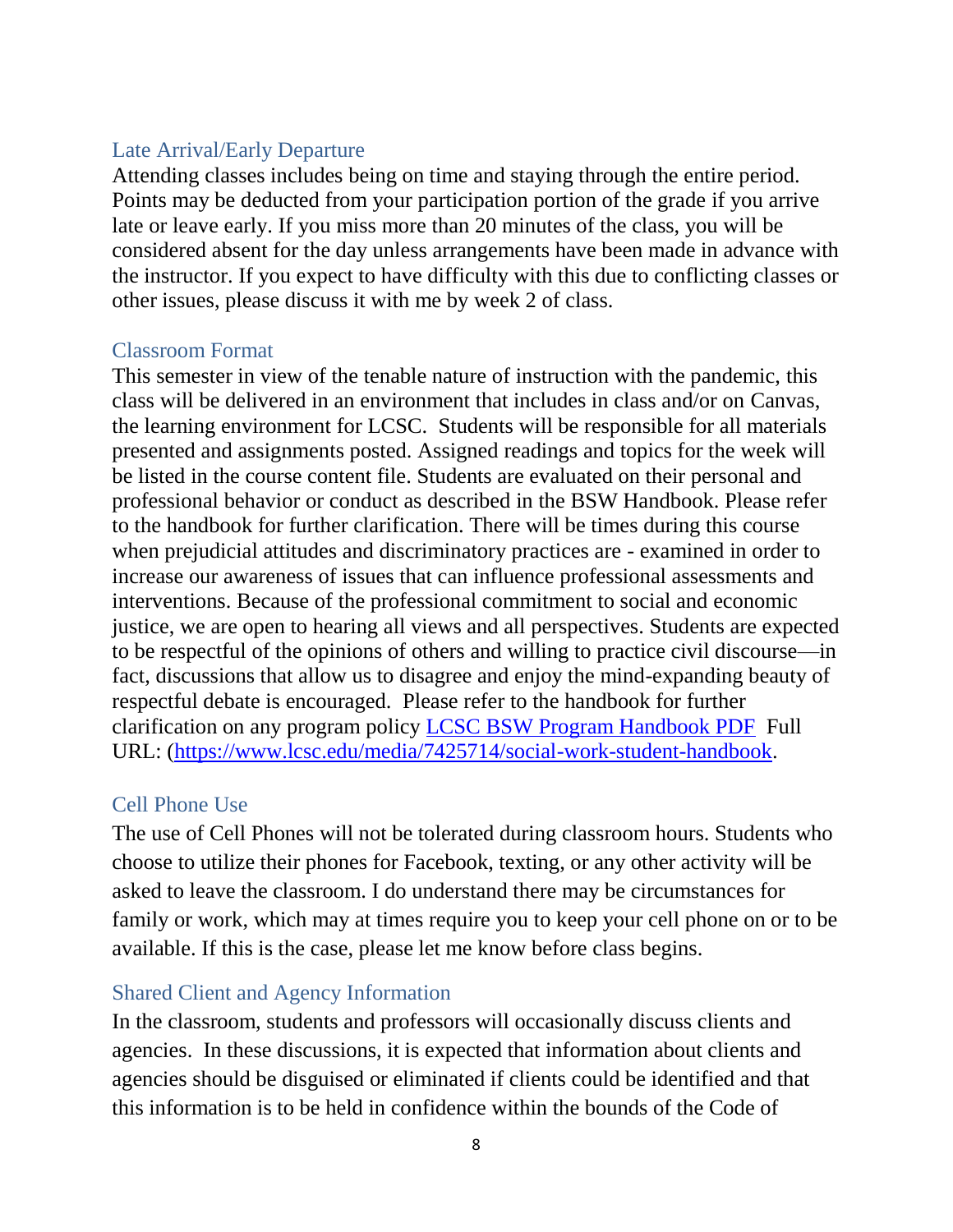Ethics. You must disguise the identity of clients in written assignments including changing the name of the client.

# Assignments and Grading

# Class Assignments

- 1. Assignments must be upload into Canvas on or before the due date by midnight, unless otherwise arranged and approved by the instructor.
- 2. Tests and assignments are due on the dates listed on the course schedule and Canvas. Late papers and tests are not accepted.
	- a. If due to extreme extenuating circumstances, the student is unable to turn a paper in on time, the student must contact the instructor before the paper is due, failure to do so will result in your paper not being accepted. To complete a Contract for Adjusted Assignment Due Date Form see your instructor. This will result in an automatic 10% grade reduction for that assignment. (Remember you need at least a B- in this course to satisfy graduation requirements.
	- b. Extra Credit: There are no extra credit assignments planned for this course at this time.
	- c. **There will be no re-write** opportunity for assignments in this class. If you have questions about the assignment please reach out for clarification.

# Late Assignments

Scheduling due dates allows for your planning and course work management, if due to extreme extenuating circumstances, you are unable to turn a paper in on time, you must contact your instructor before the assignment due date, to discuss your plan for assignment completion. If your paper is late and you have not received instructor approval prior to the due date, your paper grade will be impacted. Late papers that have not been approved due to extreme circumstances, i.e. (death in the family, illness with medical documentation, ADA accommodations), receive an automatic point reduction of 10 points for each day it is late.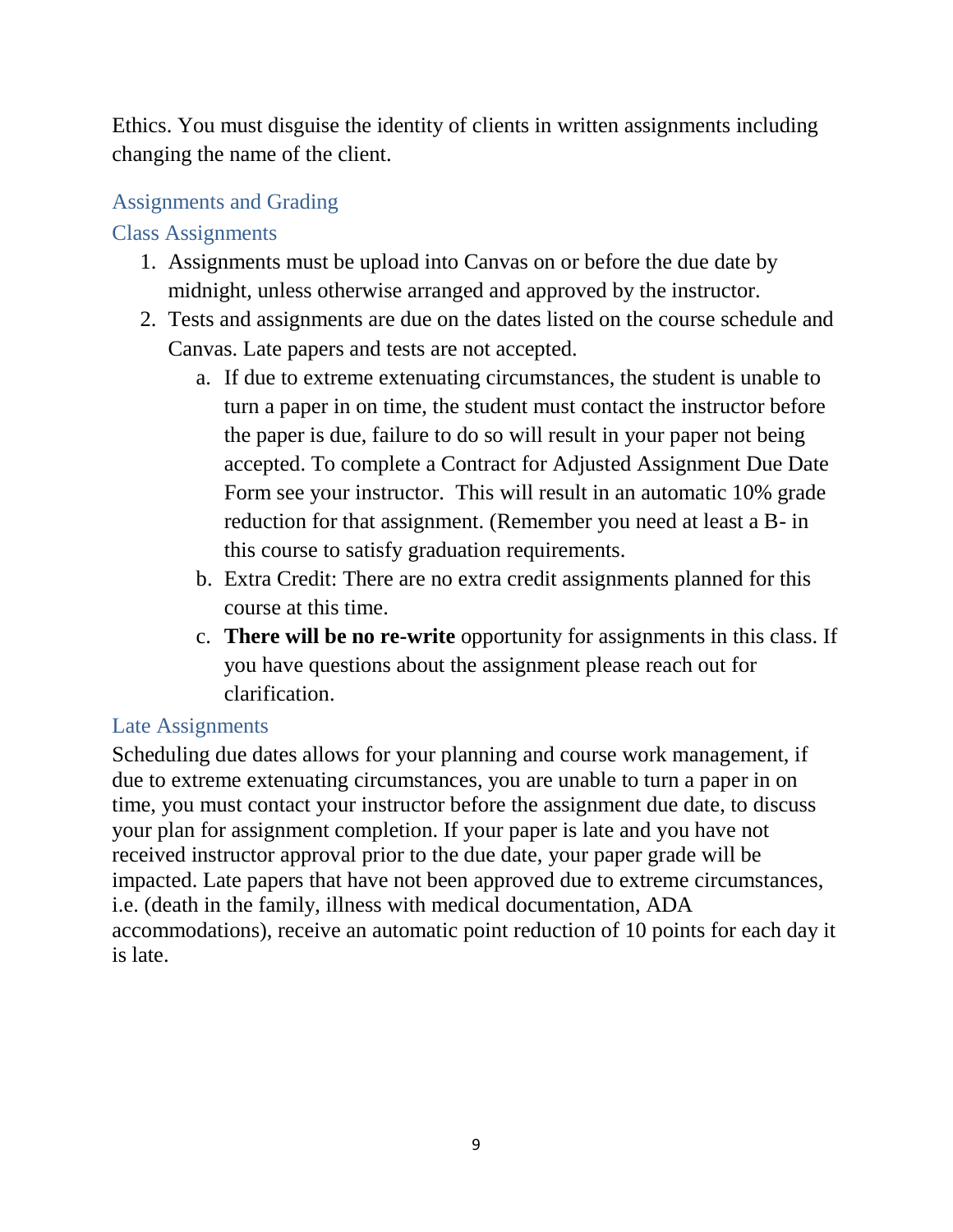#### Grades will be based on:

| <b>Assignment</b>                | <b>Points</b> | <b>EPAS Practice</b> |
|----------------------------------|---------------|----------------------|
|                                  |               | <b>Behaviors</b>     |
| Reading Quizzes (4) (50          | 200           | 1.1, 1.3             |
| points each)                     |               |                      |
| <b>Short Writing</b>             | 400           | 2.1, 2.3, 4.2        |
| Assignments $(4)$ (100           |               |                      |
| points each)                     |               |                      |
| <b>Community Event</b>           | 250           | 1.2, 1.3, 3.1        |
| <b>Community Event</b>           | 50            | 3.1, 5.1             |
| Presentation                     |               |                      |
| Attendance                       | 100           | 1.3                  |
| <b>Total points possible for</b> | 1000          |                      |
| this course                      |               |                      |

## Assignment Descriptions

Reading Quizzes-(4) (200 cumulative points 50 point per quiz). There will be 4 quizzes through the semester to evaluate student learning from the text through the semester. Generally speaking the quizzes will cover 4 chapters from the text.

Short Writing Assignments (4) (400 cumulative points, 100 points per assignment). You can assume that all writing is expected to be APA and grounded in research. Writing assignments 1- 3 are intended to scaffold your learning by inviting you to apply the reading materials, integrate your research and practice writing skills for how you will navigate macro interventions within the organization to serving the population there. The goal of this series of writing exercises is to frame the need for your community event for the population that you are serving. The needs of the community, agency and client systems. The event proposal should be grounded in research and should capture your understanding and application of the social work concepts of: theoretical framing, such as systems, strengths, social justice,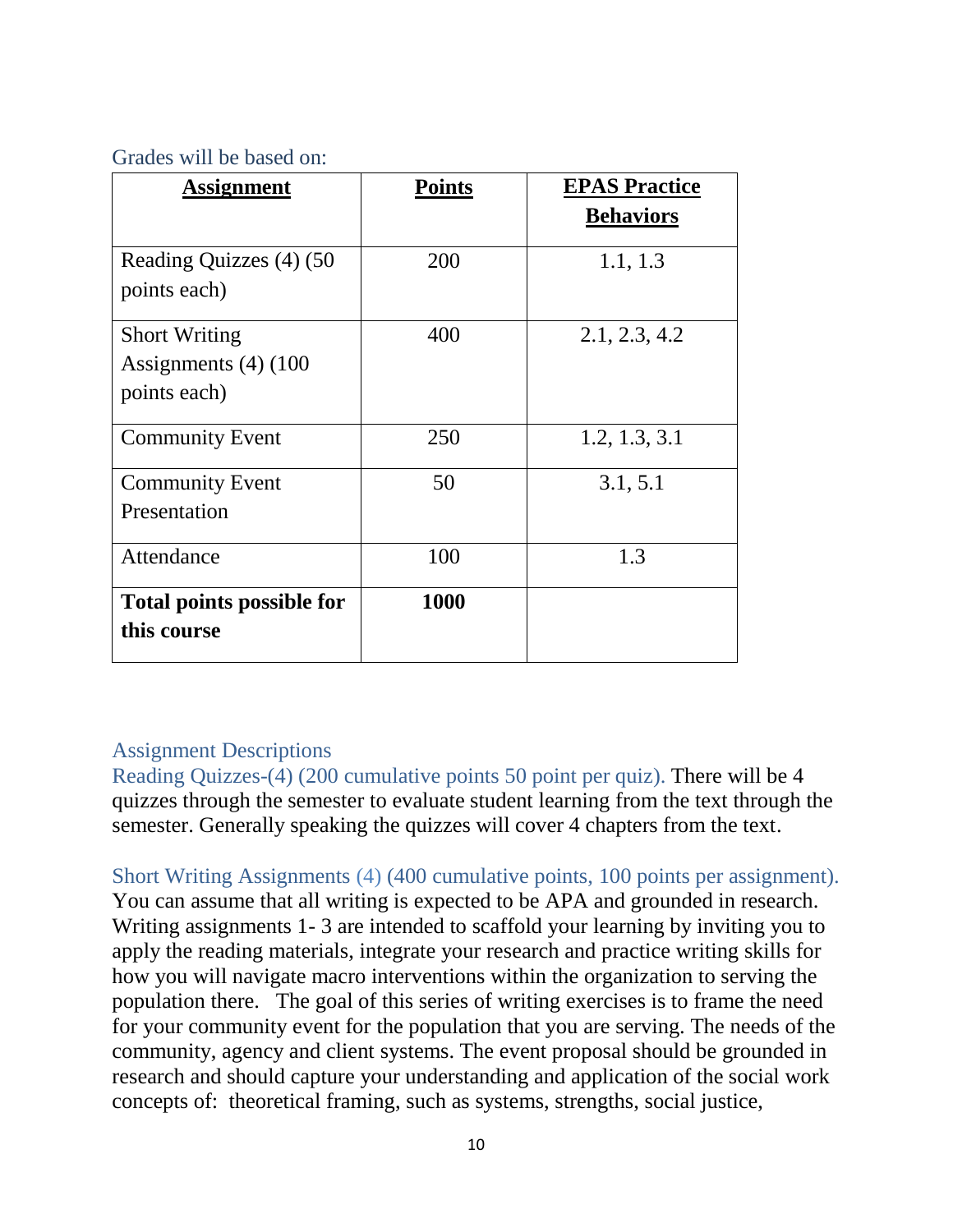populations at risk, resiliency, protective and risk factors and micro, mezzo and macro practice.

**Short Writing Assignment (SWA) # 1**- What is your why for the population that you are have chosen to work with? What is your why for the choice that you made to accept a practicum in the agency that you are in? What are you most curious about regarding the population that you are serving there. See the Assignment criteria for more detailed direction, any templates and scoring rubric.

# **Short Writing Assignment # 2**-

Annotated Bibliography- the annotated bibliography is used here to assess your understanding the research. NO less than 5 sources, peer reviewed, dated and legitimate. Use the sources that you are reviewing to build your case for your event planning. Write a short summary/description each article. See the assignment criteria for more detailed direction, any templates and scoring rubric.

**Short Writing Assignment # 3** Venn diagram assignment. No more than 3 pages. See the Assignment criteria for more detailed direction, any templates and scoring rubric.

**Short Writing Assignment # 4** –Community Event proposal- summary of your planned event. No more than 4 pages. See the assignment criteria for more detailed direction, any templates and scoring rubric.

# Community Event- 250 points

Community Event /Presentation 50 points

At the end of the semester students will give a short presentation on the agency event that you have organized. Please prepare a creative presentation to share with your class. Creativity has no limitations, use PP, Poster Board, Video, or other technology resources to convey your experience. See the assignment criteria for more detailed direction and scoring rubric. This presentation is worth 30 points and should include:

- Background information on the activity. E.g., Mission statement of the agency, purpose of the agency, policies, target population served, etc.;
- A description of your role (what did you do) in their chosen service agency;
- Your reflections on this assignment. Include surprises, personal insights gained, what you learned, would you recommend this agency to others?
- Barriers to completion of the activity, such as time management, access, institutional barriers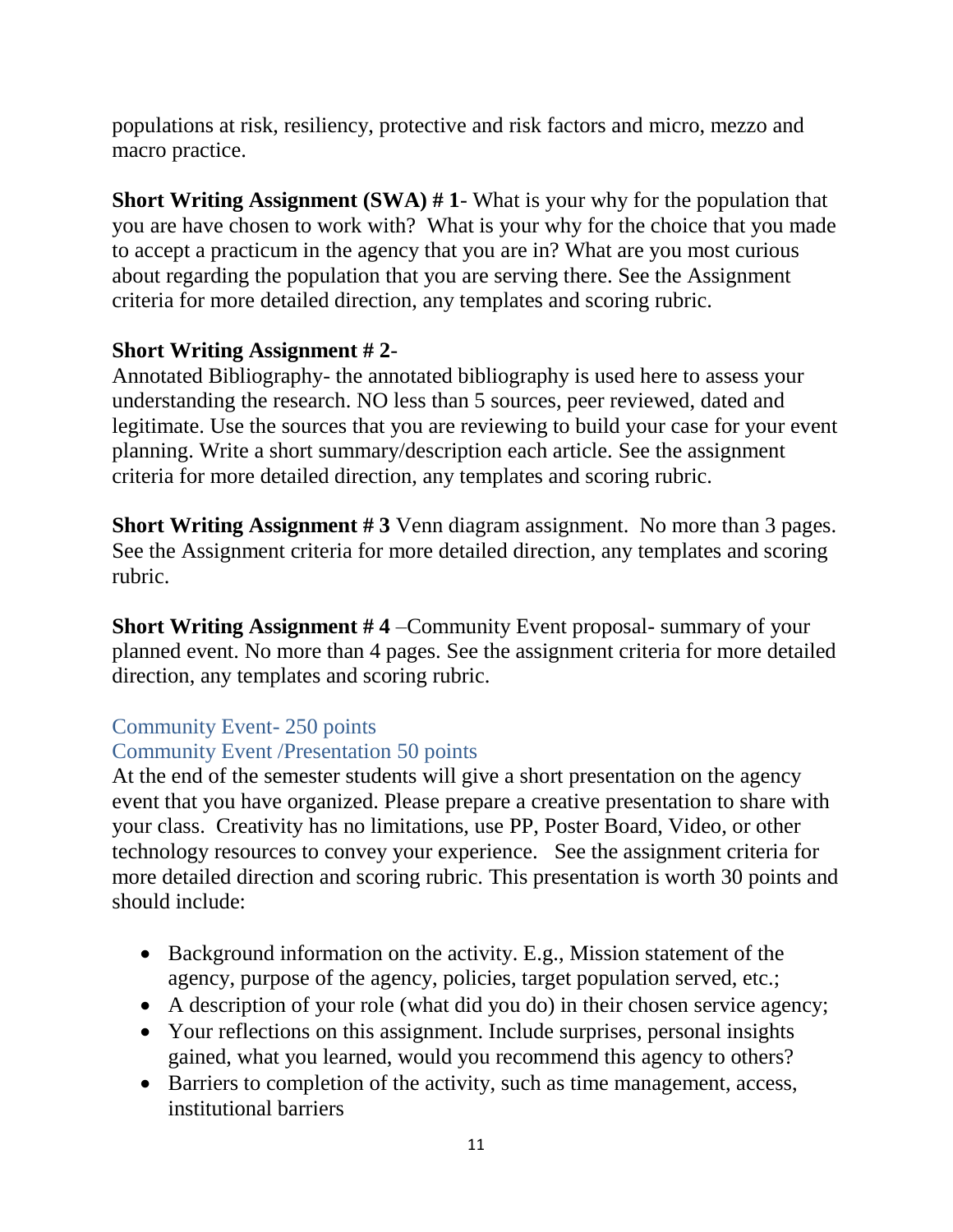# **GPA**

Social work majors must achieve a B or better in this required practice oriented social work course in order to graduate. In the event that a student does not achieve a B or better in this course, he/she/they will be required to retake it. Additionally, students must maintain an overall GPA of 2.5 in LCSC and transfer credits and a 2.7 cumulative GPA in all social work courses.

## Incompletes

Students are expected to complete all work before the final session of the class. Incompletes are not granted automatically. A grade of "I" may be assigned only in cases of illness, accident, or other catastrophic occurrences beyond the student's control. In order to be eligible to request an incomplete, the student must have completed up to 80% of the assignment course work. It is the responsibility of the student to request an incomplete grade from the instructor before the end of the term. All work must be completed by the deadline specified by the instructor; otherwise the required work will be receiving a grade of "F."

## Final Exam

For this course there is no formal exam, your presentation will constitute your final exam.

## Challenging a Grade

Students who wish to challenge a grade must do so in writing within one week of receiving a grade. I will consider your request and determine whether to review your grade. If I choose to review your grade, I will review your assignment in full and may adjust your grade up or down.

# ADDITIONAL INFORMATION

- Students pursuing acceptance into the Social Work Program at Lewis-Clark State College will need to be core complete and have taken SW140 and SW241 before they apply to the program. Students will not be allowed to register for any course above SW400 without program admission.
- The instructor reserves the right to waive one or more of the policies listed above in rare, but special circumstances.
- Indicates subject to change- When guest speakers are organized for the semester, some course readings may be shifted to coordinate with speakers who represent those groups and individuals.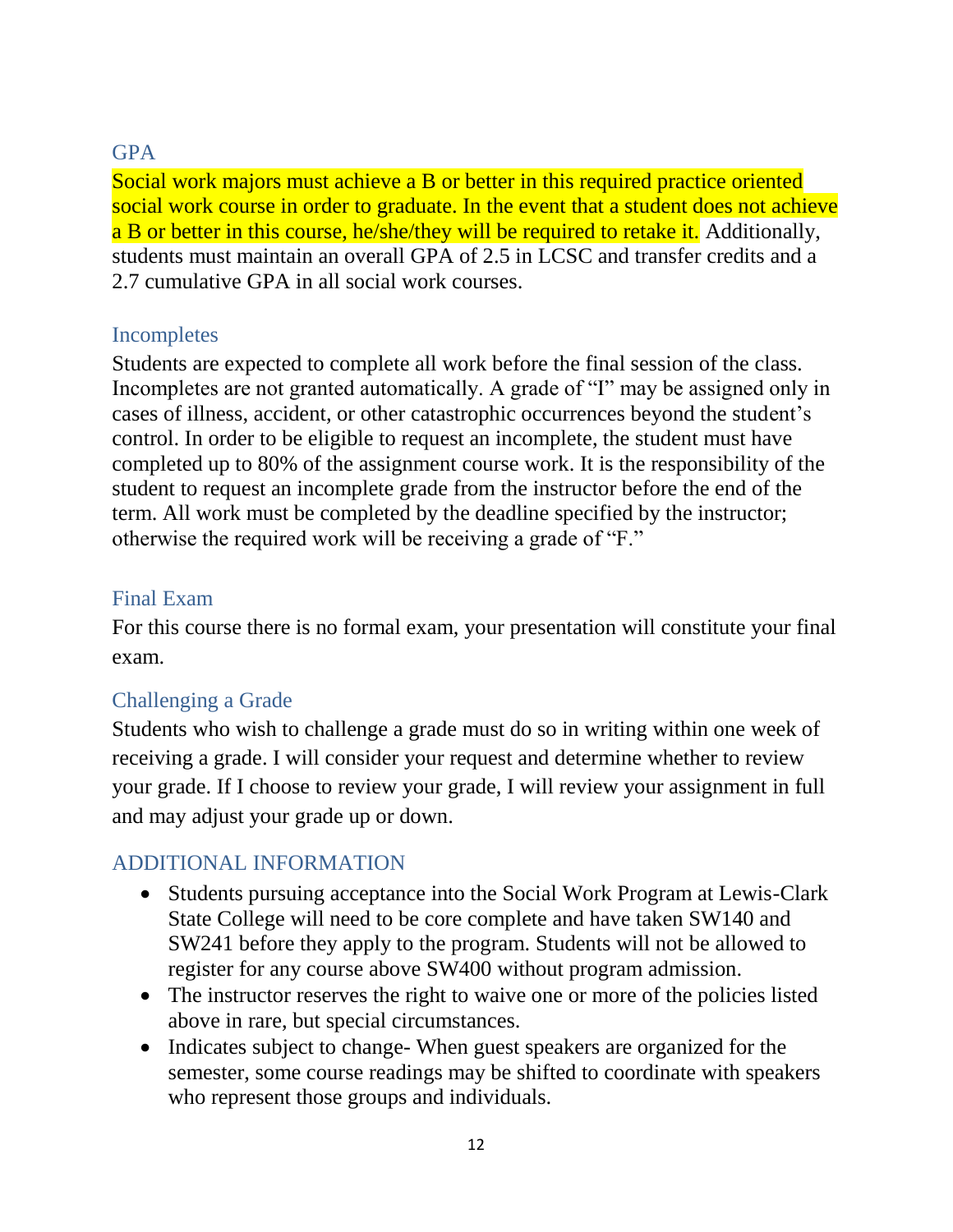- References: Papers citing internet sites such as "Wikipedia", and non-peer reviewed reference material will not be accepted for assignments and will be returned to the student without a grade.
- Undated references, blogs book reports and op eds will not be counted as legitimate sources for your assignments
- When posting to Canvas please upload a word file. Either .doc or .docx.

# Tentative Weekly Assignment Schedule\*

Week 1, January 17, 2022

- Module 1 Chapter 1
- Review Syllabus & Assignment Calendar

# Week 2, January 24, 2022

- Module 2- Chapter 2
- Short writing assignment # 1

Week 3, January 31, 2022

Module 3- Chapter 3

Week 4, February 7, 2022

- Module 4- Chapter 4
- Ouiz  $# 1$

# Week 5, February 14, 2022

- Module 5- Chapter 5
- $\bullet$  SWA # 2

# Week 6, February 21, 2022

Module 6- Chapter 6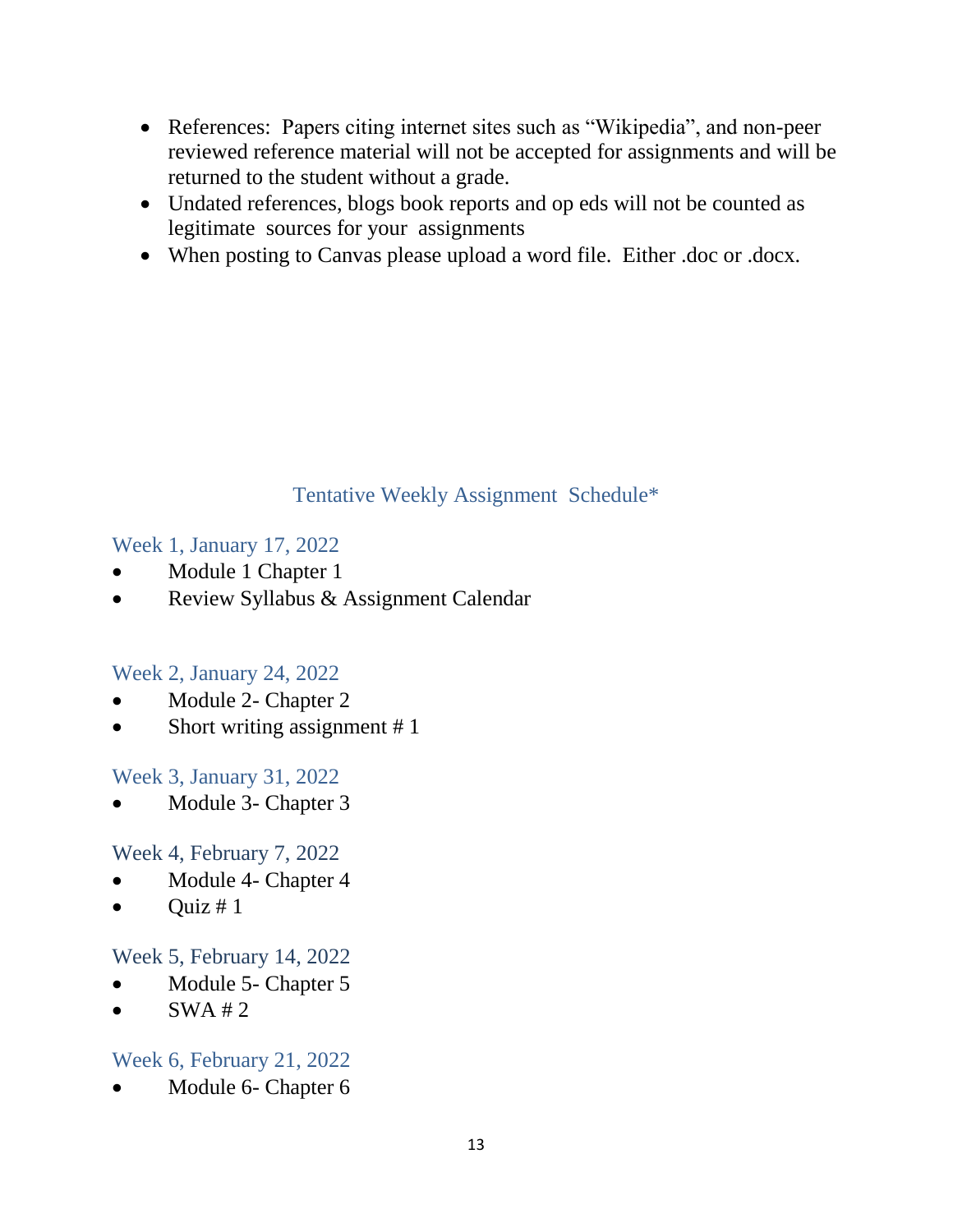• Quiz # 2 due

# Week 7, February 28, 2022

Module 7- Chapter 7

#### Week 8, March 7, 2022

- Module 8- Chapter 8
- $\bullet$  SWA#3

#### Week 9, March 14, 2022

- Module 9- Chapter 9
- Mid-term grades Due 3/18/2022
- Quiz # 3

## Week 10, March 21, 2022

Module 10- Chapter 10

## Spring Break March 28 – April 1, 2022

#### Week 11, April 4, 2022

• Module 11- Chapter 11

## Week 12 April 11, 2022

- Module 12- Chapter 12
- $\bullet$  SWA#4
- Community event

## Week 13, April 18, 2022

- Module 13- Chapter 13
- $Quiz \# 4$

#### Week 14, April 25, 2022

- Module 14- Chapter 14
- Community event presentation

## Week 15, May 2, 2022

Dead week no new content